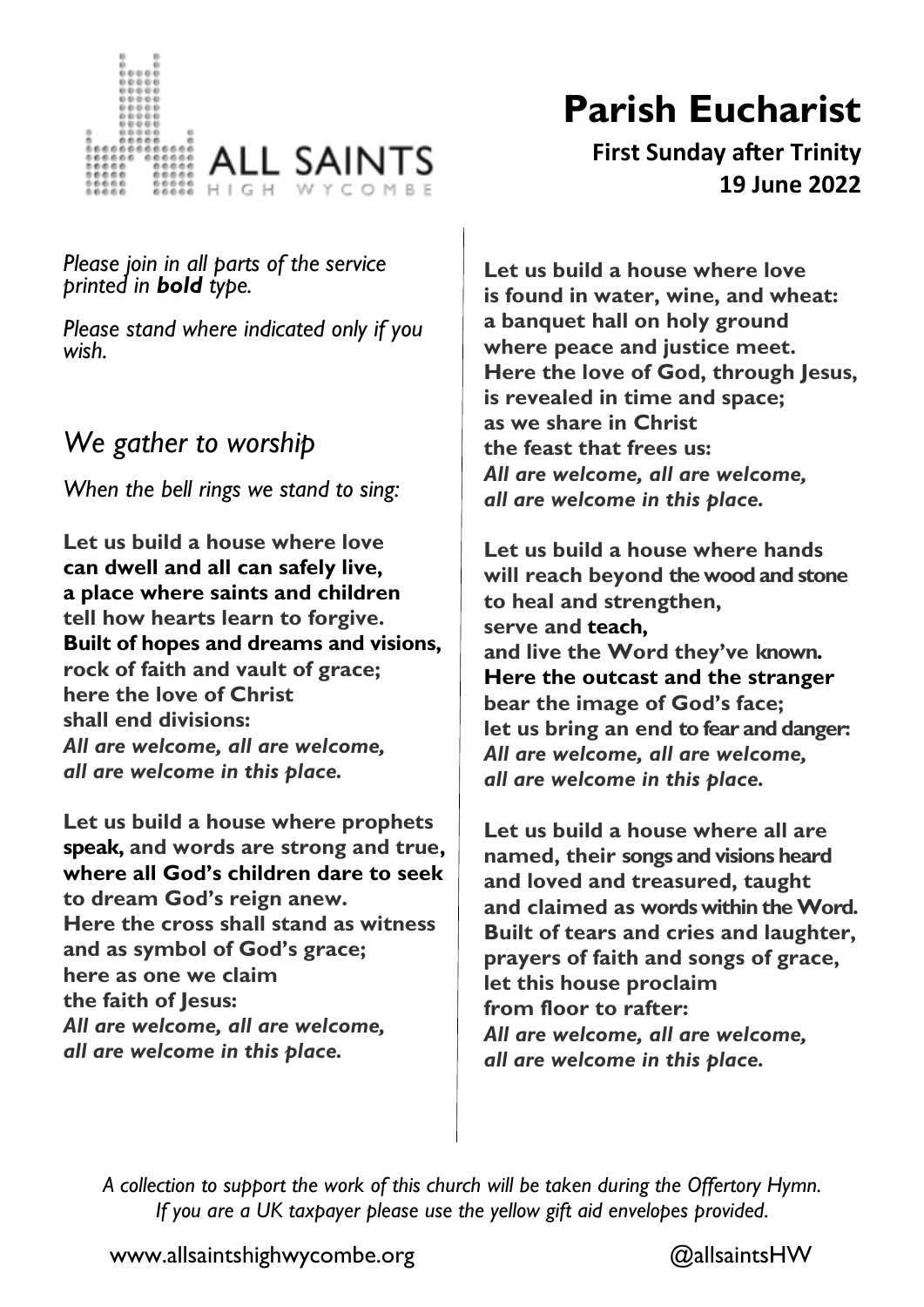In the name of the Father, and of the Son, and of the Holy Spirit. **Amen.** 

*The president greets the people*  The Lord be with you **And also with you.**

*Welcome and introduction* 

*We say together,* 

**Almighty God, to whom all hearts are open, all desires known, and from whom no secrets are hidden: cleanse the thoughts of our hearts by the inspiration of your Holy Spirit, that we may perfectly love you, and worthily magnify your holy name; through Christ our Lord. Amen** 

*Prayers of Penitence* 

*The priest introduces the confession* 

**Almighty God, our heavenly Father, we have sinned against you and against our neighbour in thought and word and deed, through negligence, through weakness, through our own deliberate fault. We are truly sorry and repent of all our sins. For the sake of your Son Jesus Christ, who died for us, forgive us all that is past and grant that we may serve you in newness of life to the glory of your name. Amen.** 

*The priest assures us of God's forgiveness* 

*We sing the Gloria*

**Glory to God, Glory to God, Glory to God in the highest!**

**Glory to God in the Highest, And peace to his people on earth. Lord God, Heav'nly King, Almighty God and Father, we worship you, we give you thanks, we praise you for your glory.**

**Glory to God, Glory to God, Glory to God in the highest!**

**Lord Jesus, Christ, only son of the Father, Lord God, Lamb of God, you take away the sin of the world; have mercy on us; You are seated at the right hand of the Father: receive our prayer.**

**Glory to God, Glory to God, Glory to God in the highest!**

**For you alone are the Holy one, You alone are the Lord, You alone are the most high, Jesus Christ, with the Holy Spirit, in the Glory of God the Father.**

**Glory to God, Glory to God, Glory to God in the highest!**

*The priest invites us to pray in silence, then says the Collect, the prayer set for today,*

God of truth, help us to keep your law of love and to walk in ways of wisdom, that we may find true life in Jesus Christ your Son. **Amen.**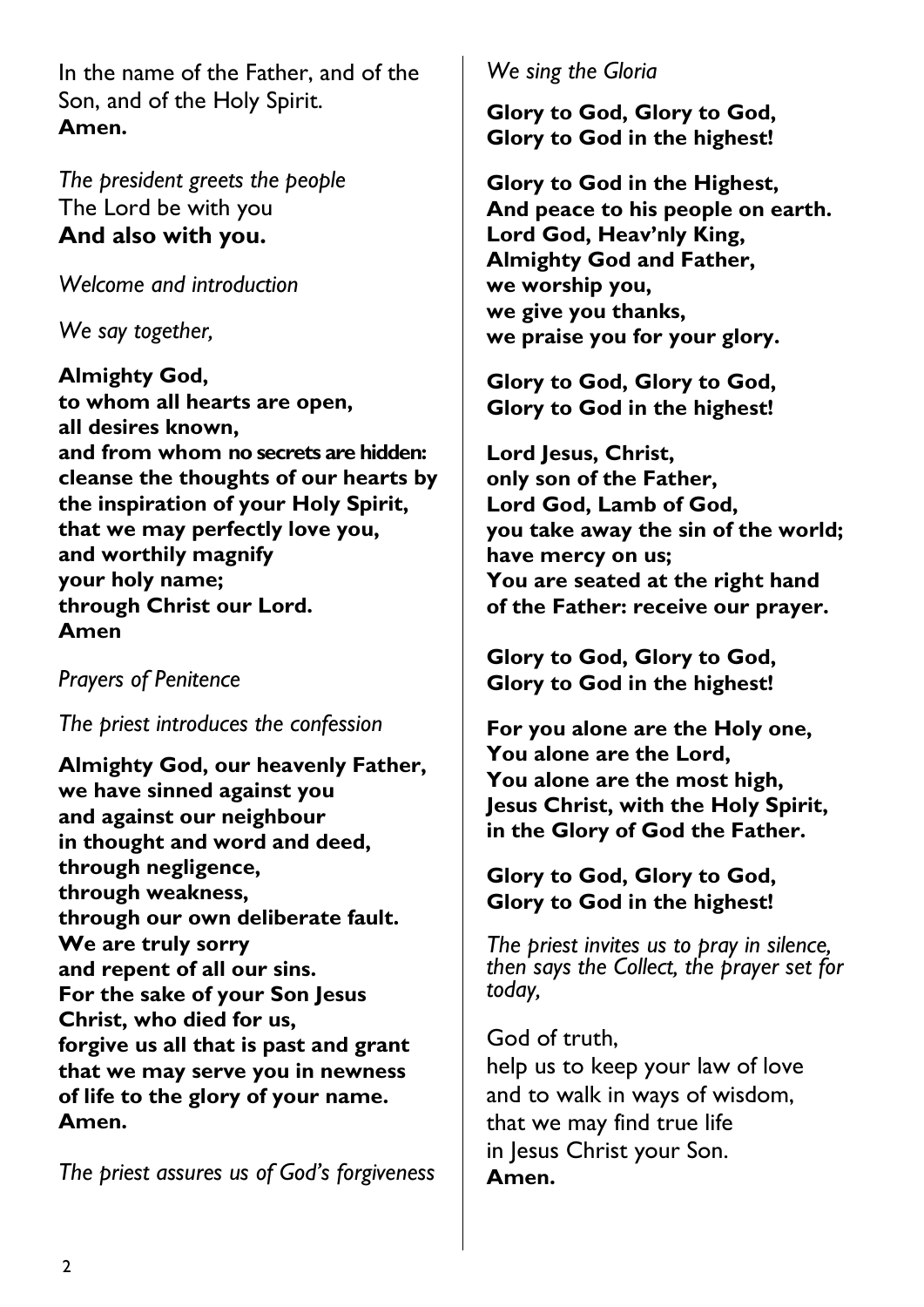# *The Liturgy of the Word*

## *We sit for the*  **First Reading** Galatians 3.23-29

Before faith came, we were imprisoned and guarded under the law until faith would be revealed. Therefore the law was our disciplinarian until Christ came, so that we might be justified by faith. But now that faith has come, we are no longer subject to a disciplinarian, for in Christ Jesus you are all children of God through faith. As many of you as were baptized into Christ have clothed yourselves with Christ; There is no longer lew or Greek, there is no longer slave or free, there is no longer male and female; for all of you are one in Christ Jesus. And if you belong to Christ, then you are Abraham's offspring, heirs according to the promise.

This is the word of the Lord. **Thanks be to God.**

#### **Psalm 63**

*We join in the responses*



*We stand for the*  **Gospel Reading** Luke 8.26-39

### **Alleluia...**

Speak, Lord, for your servant is listening. You have the words of eternal life. **Alleluia...** 

## The Lord be with you, **and also with you.** Hear the Gospel of our Lord Jesus Christ according to Luke. **Glory to you, O Lord.**

Jesus and his disciples arrived at the country of the Gerasenes, which is opposite Galilee. As he stepped out on land, a man of the city who had demons met him. For a long time he had worn no clothes, and he did not live in a house but in the tombs. When he saw Jesus, he fell down before him and shouted at the top of his voice, 'What have you to do with me, Jesus, Son of the Most High God? I beg you, do not torment me' – for Jesus had commanded the unclean spirit to come out of the man. (For many times it had seized him; he was kept under guard and bound with chains and shackles, but he would break the bonds and be driven by the demon into the wilds.) Jesus then asked him, 'What is your name?' He said, 'Legion'; for many demons had entered him. They begged him not to order them to go back into the abyss.

Now there on the hillside a large herd of swine was feeding; and the demons begged Jesus to let them enter these. So he gave them permission. Then the demons came out of the man and entered the swine, and the herd rushed down the steep bank into the lake and was drowned.

When the swineherds saw what had happened, they ran off and told it in the city and in the country. Then people came out to see what had happened, and when they came to Jesus, they found the man from whom the demons had gone sitting at the feet of Jesus, clothed and in his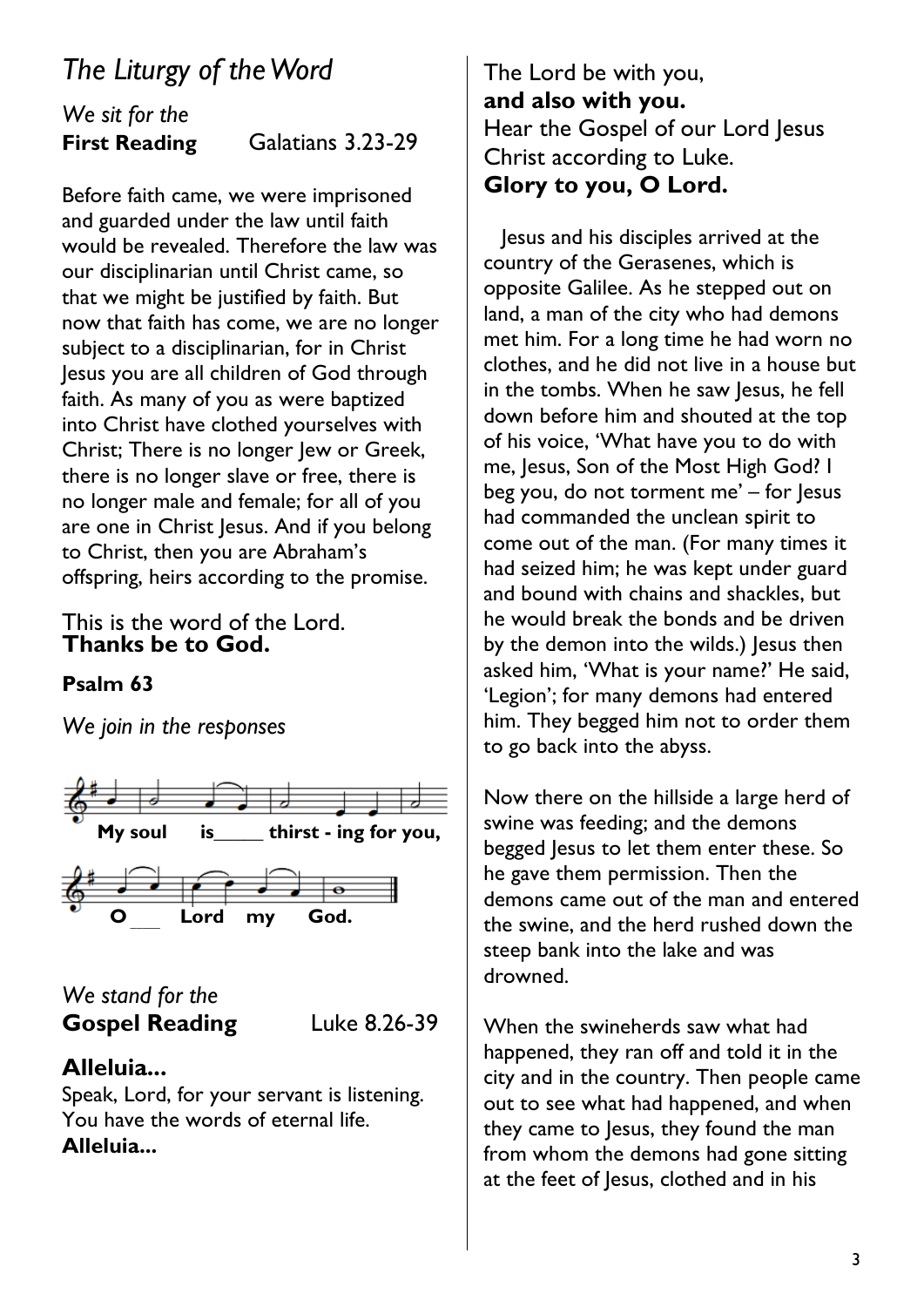right mind. And they were afraid. Those who had seen it told them how the one who had been possessed by demons had been healed. Then all the people of the surrounding country of the Gerasenes asked Jesus to leave them; for they were seized with great fear. So he got into the boat and returned. The man from whom the demons had gone begged that he might be with him; but Jesus sent him away, saying, 'Return to your home, and declare how much God has done for you.' So he went away, proclaiming throughout the city how much lesus had done for him.

This is the Gospel of the Lord. **Praise to you, O Christ.**

*We sit for The Sermon*

*We stand* 

Let us declare our faith in God.

We believe in one God, the Father, the Almighty, **maker of heaven and earth, of all that is, seen and unseen.**

**We believe in one God, the Father, the Almighty, maker of heaven and earth, of all that is, seen and unseen.** 

**We believe in one Lord, Jesus Christ, the only Son of God, eternally begotten of the Father, God from God, Light from Light, true God from true God,**

**begotten, not made, of one Being with the Father; through him all things were made. For us and for our salvation he came down from heaven, was incarnate from the Holy Spirit and the Virgin Mary and was made man. For our sake he was crucified under Pontius Pilate; he suffered death and was buried. On the third day he rose again in accordance with the Scriptures; he ascended into heaven and is seated at the right hand of the Father. He will come again in glory to judge the living and the dead, and his kingdom will have no end.** 

**We believe in the Holy Spirit, the Lord, the giver of life, who proceeds from the Father and the Son, who with the Father and the Son is worshipped and glorified, who has spoken through the prophets. We believe in one holy catholic and apostolic Church. We acknowledge one baptism for the forgiveness of sins. We look for the resurrection of the dead, and the life of the world to come. Amen.** 

*We sit or kneel for the prayers of intercession.* 

Lord, in your mercy **hear our prayer.**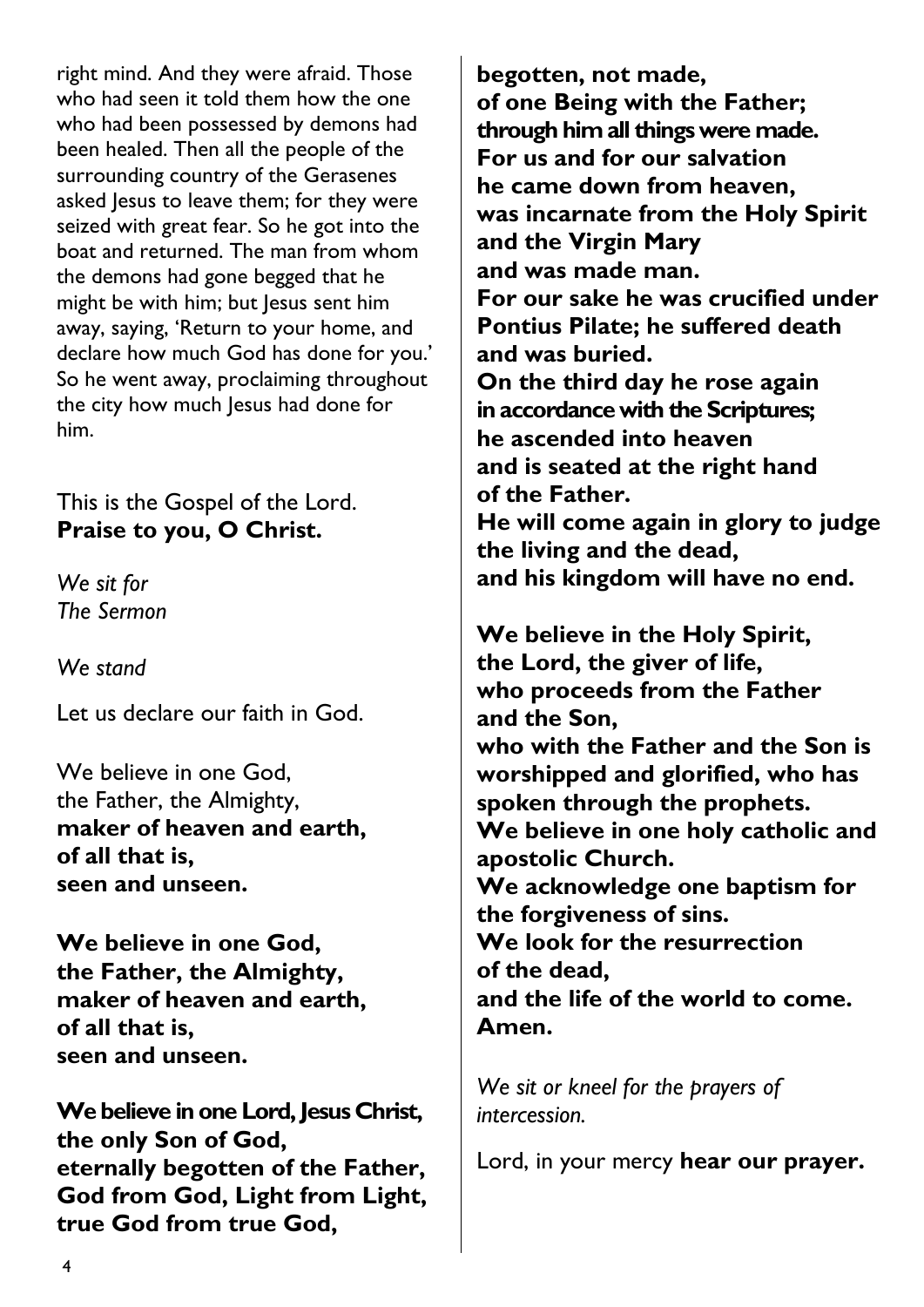*And at the end*  Merciful Father, **accept these prayers for the sake of your Son, our Saviour Jesus Christ. Amen.**  *The notices are given*

# **The Peace**

We are the body of Christ. In the one Spirit we were all baptized into one body. Let us then pursue all that makes for peace and builds up our common life.

The peace of the Lord be always with you **and also with you.** 

*The deacon says,* Let us offer one another a sign of peace.

# *The Liturgy of the Sacrament*

# **The Offering**

*During the offertory hymn the plate and card reader will be available for contactless and cash donations. Please indicate if you wish to make an offering.*

**Sweet sacrament divine, hid in thine earthly home, lo, round thy lowly shrine, with suppliant hearts we come; Jesu, to thee our voice we raise in songs of love and heartfelt praise: sweet sacrament divine.**

**Sweet sacrament of peace, dear home for every heart, where restless yearnings cease and sorrows all depart; there in thine ear all trustfully we tell our tale of misery sweet sacrament of peace.**

**Sweet sacrament of rest, ark from the ocean's roar, within thy shelter blest soon may we reach the shore; save us, for still the tempest raves, save, lest we sink beneath the waves: sweet sacrament of rest.**

**Sweet sacrament divine, earth's light and jubilee, in thy far depths doth shine the Godhead's majesty; sweet light, so shine on us, we pray that earthly joys may fade away: sweet sacrament divine.**

*We respond to each part of the prayer:*  **Blessèd be God forever.** 

*Please remain standing during the Eucharistic Prayer if it is comfortable for you.*

**The Eucharistic Prayer** 

The Lord be with you **and also with you.** 

Lift up your hearts. **We lift them to the Lord.** 

Let us give thanks to the Lord our God. **It is right to give thanks and praise.** 

*The priest praises God for his mighty acts, we sing*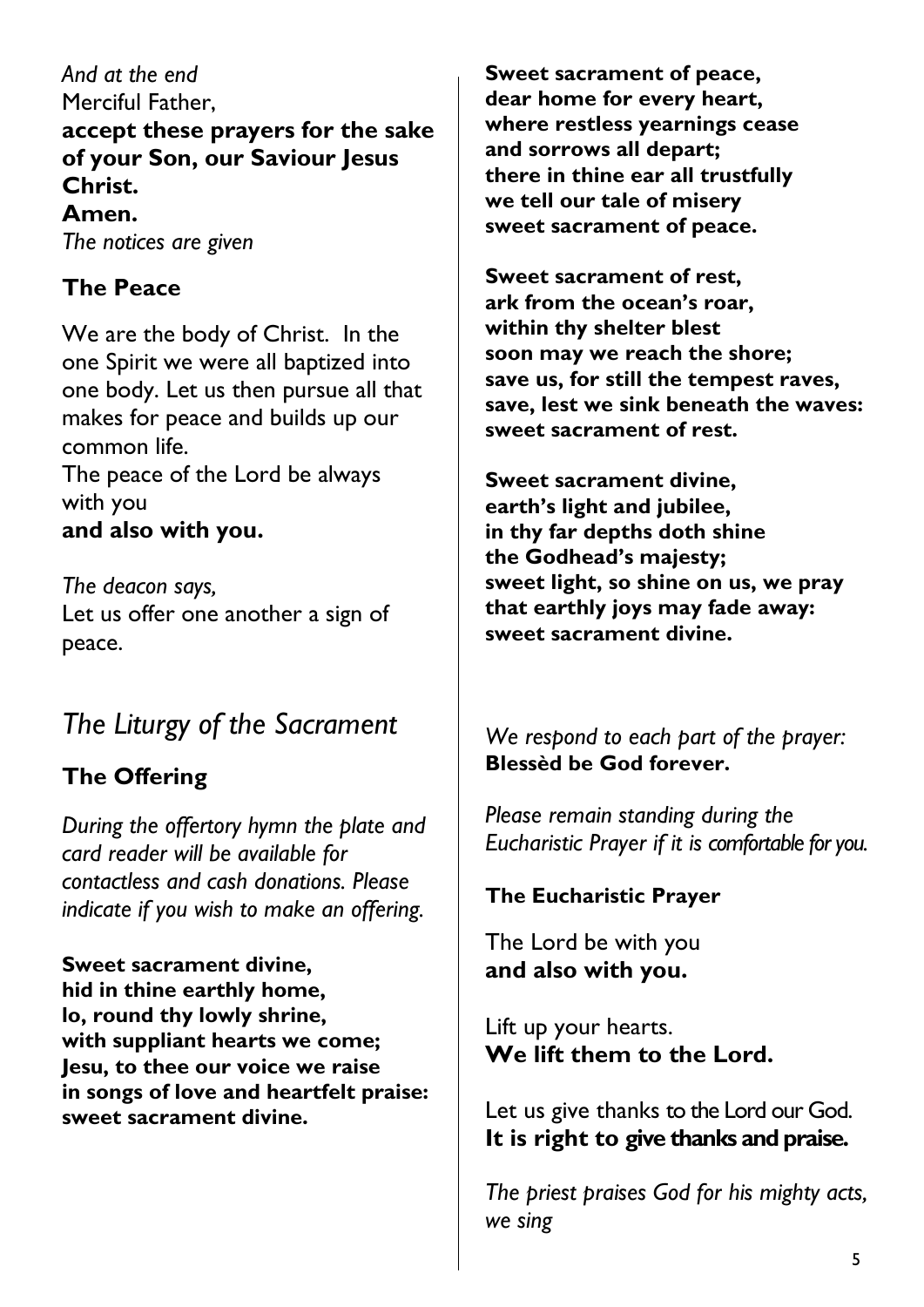**Holy, holy, holy Lord, God of power and might, heaven and earth are full of your glory. Hosanna, hosanna, hosanna in the highest. Blessèd is he who comes in the name of the Lord. Hosanna, hosanna, hosanna in the highest.** 

*The priest continues, recalling the Last Supper.*  Great is the mystery of faith: **Christ has died: Christ is risen: Christ will come again.**  *The priest continues, ending …*  for ever and ever. **Amen. Amen. Amen.**

*We sit or kneel* As our Saviour taught, so we pray

**Our Father in heaven, hallowed be your name, your kingdom come, your will be done, on earth as in heaven. Give us today our daily bread. Forgive us our sins as we forgive those who sin against us. Lead us not into temptation but deliver us from evil. For the kingdom, the power, and the glory are yours, now and for ever. Amen.** 

*The priest breaks the consecrated bread and says,*  We break this bread to share in the body of Christ. **Though we are many, we are one body, because we all share in one bread.**

*We sing,* 

**Lamb of God, you take away the sin of the world have mercy on us.**

**Lamb of God, you take away the sin of the world have mercy on us.**

**Lamb of God, you take away the sin of the world grant us peace.**

## **The Giving of Communion**

*The people receive communion. Those who do not wish to receive are warmly invited to come forward for an individual blessing. Gluten free wafers are available.*

*Please come to the front and form a queue. Please be mindful of the safety of others and remain distanced. Communion will be administered in both kinds, on the hand and from the chalice (optional). Please do not intinct (dip) the wafer in the chalice.*

*Communion will be brought to those seated in the south aisle. Those who do not wish to receive are warmly invited to come forward for an individual blessing.*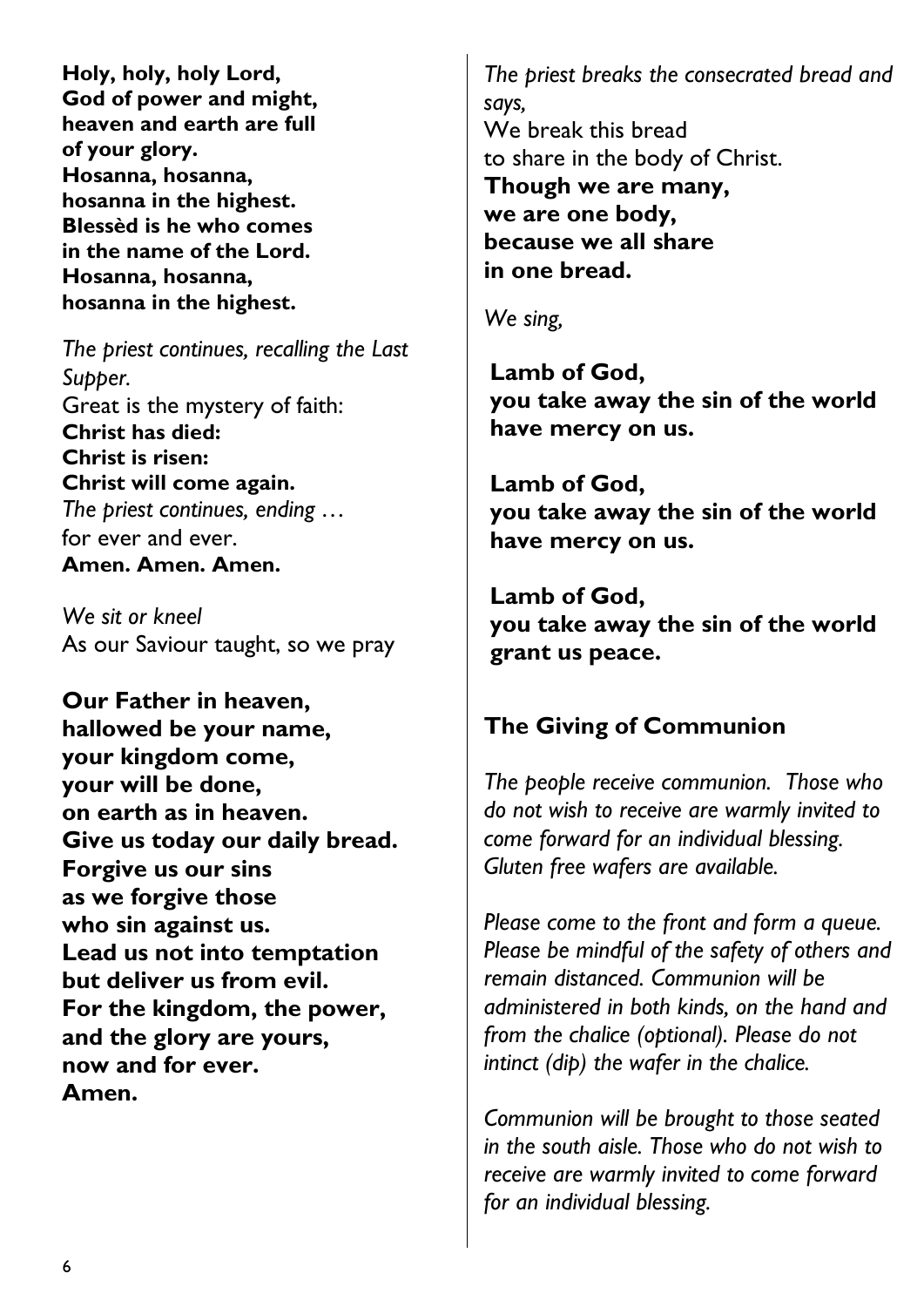*Invitation to communion.* 

God's holy gifts for God's holy people. **Jesus Christ is holy, Jesus Christ is Lord, to the glory of God the Father.**

*The Choir sing the Anthem:* Ave Verum Corpus — Mozart

*Ave, ave verum corpus Natum de Maria Virgine, Vere passum, immolatum In cruce pro homine. Cuius latus perforatum Unda fluxit et sanguine, Esto nobis praegustatum In mortis examine.* 

Hail, true Body, born of the Virgin Mary, who having truly suffered, was sacrificed on the cross for us, whose pierced side flowed with water and blood: May it be for us a foretaste in the trial of death.

*We may sing this hymn:*

**Let all mortal flesh keep silence and with fear and trembling stand; ponder nothing earthly-minded, for with blessing in his hand Christ our God to earth descendeth, our full homage to demand.**

**King of kings, yet born of Mary, as of old on earth he stood, Lord of lords, in human vesture, in the body and the blood: he will give to all the faithful his own self for heavenly food.**

**Rank on rank the host of heaven spreads its vanguard on the way, as the light of light descendeth from the realms of endless day, that the powers of hell may vanish as the darkness clears away.**

**At his feet the six-winged seraphs, cherubim with sleepless eye, veil their faces to the Presence, as with ceaseless voice they cry, Alleluia, alleluia, alleluia! Lord most high!**

#### *The priest says this prayer,*

Eternal Father, we thank you for nourishing us with these heavenly gifts: may our communion strengthen us in faith, build us up in hope, and make us grow in love; for the sake of Jesus Christ our Lord. **Amen.** 

*We pray together,*

**Almighty God, we thank you for feeding us with the body and blood of your Son Jesus Christ. Through him we offer you our souls and bodies to be a living sacrifice. Send us out in the power of your Spirit to live and work to your praise and glory. Amen.**